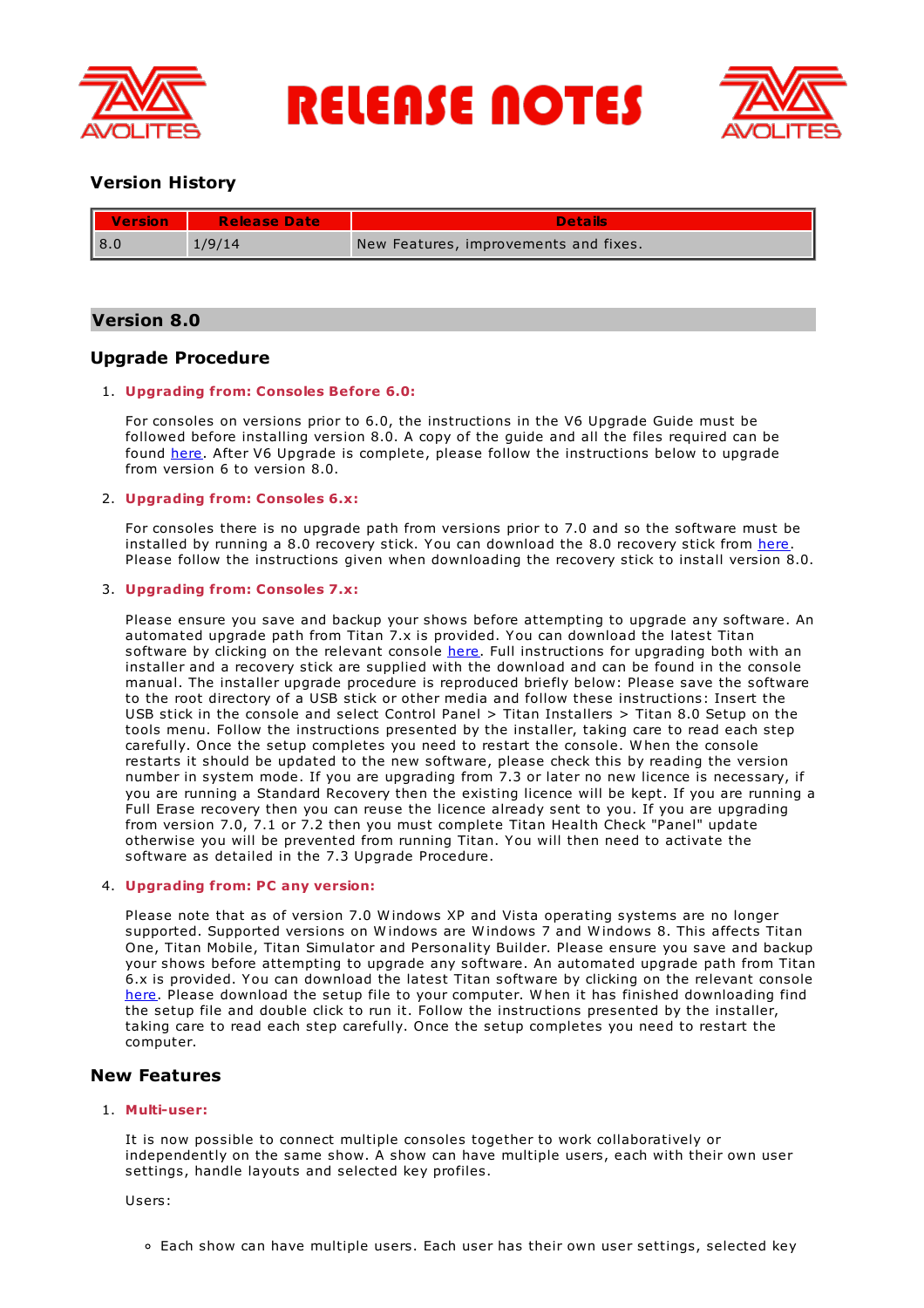profile and selected handle world. This provides an easy way to switch between preferred user settings and handle layouts. For example you might have a house console setup to suit a house engineer but this may be confusing to a touring enginner. This solves the problem of having to remember to change or explain various settings which can take valuable time.

- All users are stored within a showfile and the currently selected user will be restored after loading a show. The default user is called 'Operator' and the prompt area in the display now shows the current user name followed by the selected key profile in square brackets. (Note that when blind mode is enabled on a Pearl Expert this information is replaced by 'BLIND MODE' in the LCD.)
- A new [Users] softkey option has been added to the disk menu. Pressing this will open the Manage Users menu. [Add A User] will allow you to create a new user based on the currently selected user. Here you can either [Cancel] or input a name followed by [Ok] or <enter> on the keypad to create and then automatically select a new user. Choosing [Change Current User] will open the 'Select User' menu where you can choose to switch to a different user. Select user is also accessible directly from the root menu by holding shift and pressing the [User] softkey. W here consoles are connected in a collaborative session, users and their associated settings added to a master or slave will propogate to all connected consoles.

## Handle W orlds:

- Each show can have multiple handle worlds where every handle world has its own layout of handles. This allows different users to have their own layouts. For example you can easily switch different layouts of palettes when different engineers are operating support and headline acts on the same console and showfile or where multiple programmers are working collaboratively in a networked session. Selected handle worlds are tied (but not restricted to) the current user. So selecting a user will not only includes user settings and key profiles but also a preferred handle layout.
- All handle worlds are stored within a showfile. The default handle world is called 'Mapping W orld 1'.
- A new [Handle W orlds] softkey option has been added to the disk menu. Pressing this will open the Manage Handle W orlds menu. [Add Handle W orld] will prompt for a new handle world legend. [Cancel] will exit and [Ok] or <enter> on the keypad will then open the View Handle W orld menu where you can select a handle world to base this on. Choosing an existing handle world will copy over all the current handle locations to the new world. Selecting [Empty] will unassign all handles in the new world. You can switch handle worlds in the Manage Handle W orlds menu by choosing the [Select Handle W orld] softkey. You can also [Delete Handle World] or [Rename Handle World] as required.<br>When a handle world is deleted any handles specific to that world will be unassigned.

You can access and assign items that have been created in a different world or that were in a deleted world via the show library workspace.

TitanNet Sessions:

- W here one or more Titan machines running version 8 or above are connected in the same network you can choose to connect them either as multi-user, backup or both.
- Consoles connected in a multi-user session work collaboratively on the same show. If the same handle worlds are selected on more than one console then an action on any one of those consoles will be mirrored across them all. For example, lifting a playback fader containing a cue on a slave console will also fire the cue on the master console and this will be reflected in the playback view or HUD. W here a console has motorised faders these will also move accordingly (sneaky ideas to scare people :-) ). W here a console does not have motorised faders, fader levels must level match before they can takeover. Alternatively, if different handle worlds are selected then users can work largely independently, working on their own pool of handles. In all situations the master console outputs DMX and channels in a remote programmer are represented on touch wheel views with a blue dot. If two or more consoles are editing the same fixture(s) the output will follow a latest takes precedence rule in that the last console to make an adjustment to any attribute will cause all the attributes in the programmer for the relevant fixture on that console to go live to stage. In the Manage Handle W orlds menu there is a softkey option to toggle [Follow W orld Page Change Enabled/Disabled]. W hen enabled on two or more consoles those consoles will also mimic page changes.
- All options regarding TitanNet sessions can be found under the [TitanNet Sessions] softkey in the disk menu. Selecting this will open the TitanNet Sessions menu where you can choose to connect as [Backup], [Multi-User], [Backup & Multi-User] or open the [Sessions View]. Selecting [Sessions View] will open a workspace showing graphical representations your console and any other consoles on the network along with their name, current roles (for example, master, slave or dormant), IP address, software version and show name in addition to details of any sessions and their status. If you touch a console or session you can choose to [Connect], [Leave], [Terminate] or [Takeover] as appropriate. Initially all consoles are considered 'Master' consoles. If you select the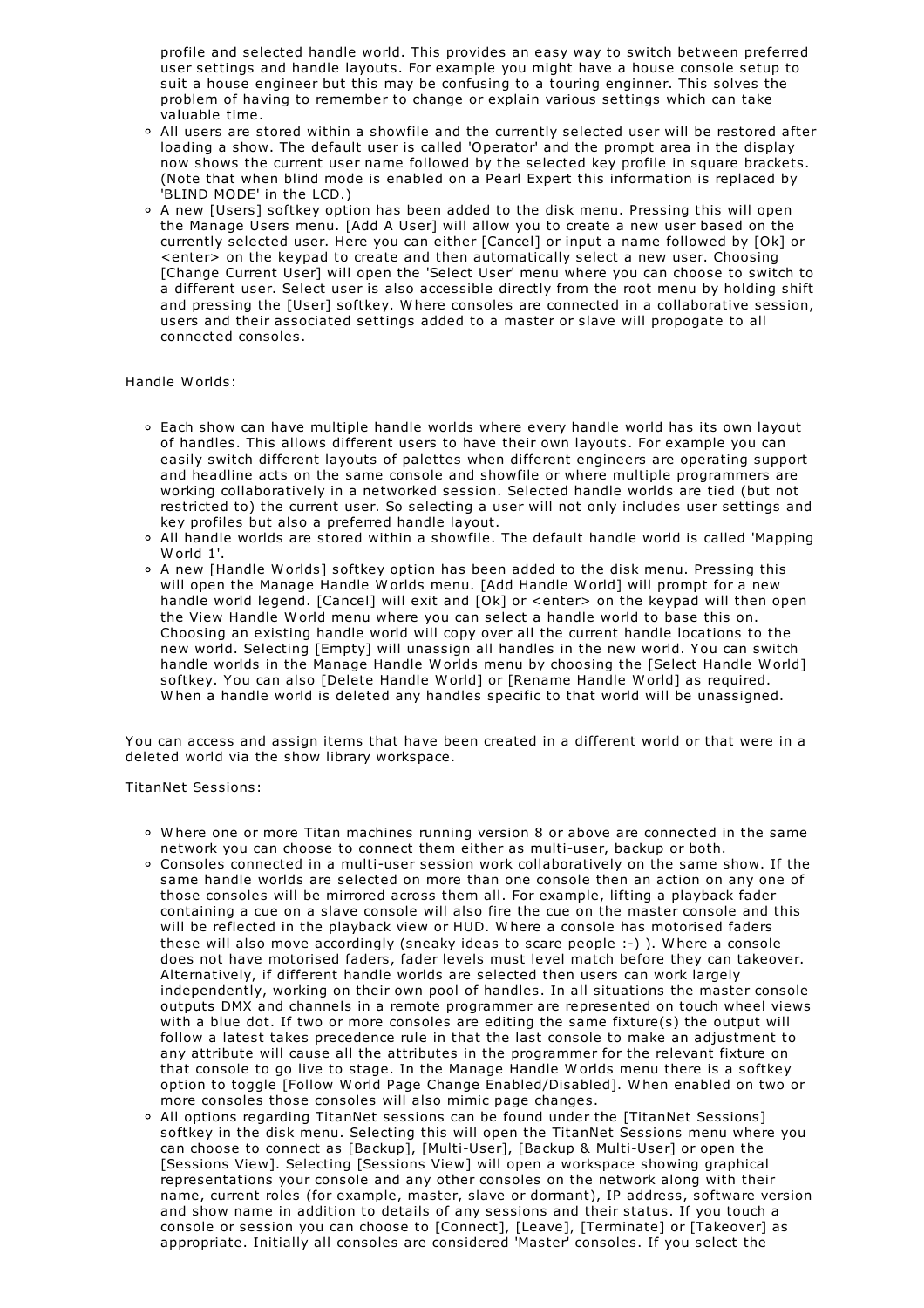option to Connect on one of these consoles you can then choose to [Connect As Backup], [Connect As Multi-User] or [Connect As Backup & Multi-User]. Alternatively you can choose one of these options from the TitanNet session menu softkeys which will open the 'Select Titan Engine' menu where you can select a console.

- Either method will then set the selected console as the Master and connect the current console as a slave, a backup or a slave & backup, depending on which option was chosen.<br>W hen a console connects as slave or backup the show is transferred across the network from the master console and the shows are syncronised. When connected as a slave you<br>can choose to save to the local or master console.
- $\circ$  Where consoles are connected as part of a session, their status is shown in the shell as an icon and text and where a console is a slave it will say which master console it is a slave to. Additionally the shell also shows the current show name and the console legend. Console legends can be changed in the System menu using the new [Console Legend] softkey. Selecting this will provide a sofkey option to set a legend, along with a [Reset to Default].
- Slaves can leave sessions by choosing the [Leave Session] button in the Sessions View workspace or the softkey in the TitanNet Sessions menu. Master consoles have the option to [Terminate Session] which will end all sessions connected to the master console. Select the appropriate softkeys to confirm or cancel. W hen a console leaves a session it will restore the local show prior to joining. W here a console is set as a Backup & Multi-User the backup specific options [Takeover] and [Sync Now] are available from the TitanNet Sessions menu. The [Takeover] option is also accessible from the Sessions View workspace. Leaving a session will cause it to fall back into backup mode and the Sessions View will change accordingly to reflect this, providing the same [Takeover], [Sync Now] and [Leave Session] options. W hen in backup mode there is a new [Settings] softkey. Pressing this provides options to select a user. The selected user and associated handle world is detailed in the backup screen. Choosing Takeover will immediately change it into a master console and takeover DMX output with the chosen user and associated handle world selected. The master console being backed up will enter a dormant state with DMX
- disabled. <sup>W</sup> hen connected the session status is represented in the Session View workspace by coloured lines drawn between the consoles. A green line indicates a good connection. If there is a problem with the connection it will change to a dotted red line and unavailable consoles will appear with a red background. On slave consoles this will also show a Session Connection Failed window on the display and 'Connection Lost' will appear in the shell. If a console is in backup or backup & multi-user mode the option to [Takeover] will appear highlighted. If a good connection is re-estabished the slave or backup console will reload the master show and continue the session.
- Unfortunately, limitations in the engine currently mean that it is not possible to use Visualiser in slave consoles. Therefore, while a console is in slave mode the Visualiser window will show 'Visualiser Unavailable'.

## 2. **Global palettes:**

A new type of palette has been created called 'Global'. Global palettes work across all fixtures where applicable. This may be all selected fixtures or all patched fixtures when none are selected and quick palettes is enabled in user settings.

Available attributes for global palettes are Dimmer, Pan, Tilt and all colour attributes. W here creating global colour palettes from colour mixing fixture, both RGB and CMY are calculated regardless of source and a special 'dynamic' value is added to fixed colour channels. W hen a global palette containing a dynamic colour channel is applied to a fixture that only has fixed colour capability it will attempt to match the colour mixing values wherever possible.

An extra 'Global' option has been added to the palette type toggle softkey in the record palette menu and a new softkey toggle button has been added to the quick record menu. W hen recording a palette the software will initially automatically set a type depending on the contents of the programmer. If the programmer contains the same values for any included attributes for all selected fixtures and one or more of these attributes are suitable for global, the palette will automatically become global. If the programmer contains identical values for all selected fixtures where none of the attributes are suitable for global it will become shared. If the programmer contains different values across selected fixtures for any attribute then it will become normal. If the programmer contains a mixture of identical suitable and unsuitable attributes across selected fixtures, the suitable attributes will be recorded as global and the unsuitable as shared. Overriding an automatic global selection to shared or normal will record a shared or normal palette respectively without the global part. Overriding a shared or normal palette to global will record any suitable attributes if available.

A new 'G' indicator has been added to palette handles to represent palettes containing global values. W here a palette contains global values they will appear at the top of the palette view with the row header 'GLOBAL'

## 3. **Nested palettes:**

It is now possible to have palettes that contain values referenced from other palettes. W here a palette contains a reference to another palette, updating the original will automatically translate through in the same way that cues do when referenced palettes are updated. One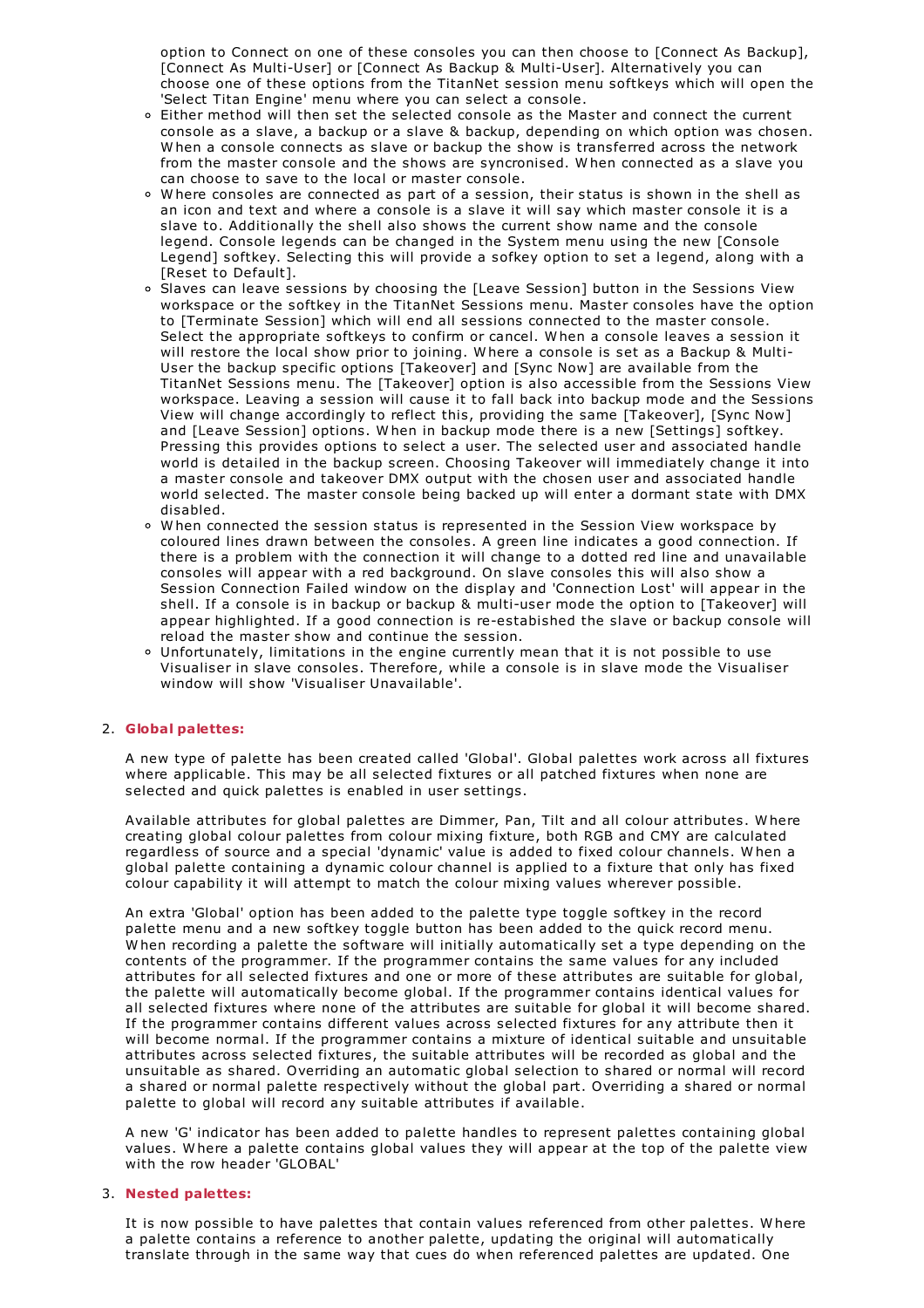use case example for this is where you might want to have some odd/even colour palettes. By creating these with references to master colour palettes, updates to just the master palette will also update the odd/even palettes.

A new softkey toggle option [Record Nested Palettes/Don't Record Nested Palettes] has been added to the Quick Record and Record Palette menu. W hen set to record (default) any palettes in the programmer will be recorded as references in the new palette.

W hen viewing palettes there is a new context menu option that toggles between 'Hide Nested Palettes' and 'Show Nested Palettes'. When set to hide it will just show the actual value.<br>When set to show it will show the referenced palette (where applicable) with the actual value in square brackets.

There is also a new Playback Option softkey toggle [Fire Nested Palettes]/[Don't Fire Nested Palettes] for palettes in touch workspaces. This option is specific to when nested palettes are referenced from cues. Cues that reference palettes set to [Fire Nested Palettes] will reflect any changes made to the original palette(s) that are referenced from the nested palette. Cues that reference palettes set to [Don't Fire Nested Palettes] will take the nested part as a hard value at the point of recording into a cue and not reflect any subsequent changes to the palettes referenced from the nested palette. If you understood that you can have a gold star.

## 4. **Filter relevant palettes:**

There is a new user setting option [Filter Relevant Palettes Enabled/Disabled]. W hen Enabled (default) selecting fixtures or groups will cause non-applicable palettes to grey out in the palette workspaces. This makes it easy see which palettes are available, particularly when you have large numbers

## 5. **Highlight active palettes:**

There is a new user setting option [Highlight Active Palettes Enabled/Disabled]. W hen Enabled (default) palettes in the programmer will highlight in the touch workspaces and in the HUD in the same way that fixtures or groups do. This makes it easy to see which palettes you have selected

## 6. **Offset:**

It is now possible to set an offset for any attribute of any fixture. Offsets to attributes are applied to channels just before final output. The most popular use for this is to provide a quick way to globally modify pan values when fixtures are hung in orientations that don't match the current programming. This might occur when exchanging fixtures between venues, when preprogramming without access to the physical fixtures in advance (or understanding how they will be hung) or where fixtures are at unusual angles (for example a 45 degree boom).

A new option has been added to the Attributes Behaviour context menu in Patch View. Selecting this will show any offsets applied to the attributes of the fixtures/lines in view. Selecting a cell will open the Set Offset menu. From here you can input an offset % numerically or by wheel. W hen inputting numerically there is a sofkey to toggle between a negative and positive offset. There is also a [Reset Offset] softkey to reset the offset to zero. Alternatively you can adjust the offset of fixtures and attributes via Patch/[Edit Fixtures]. A new softkey option [Set Offset] has been added to the Edit Fixtures menu. Pressing this will prompt you to select fixtures. Once fixtures have been selected you can then choose which attribute you want to apply an offset to. You can filter the available attribute options by pressing the attribute bank keys. After selecting an attribute you will be presented with the same Set Offset menu and options as when selecting a cell in attribute behaviour/offset.

A third way to set an offset is by using locate: Select fixtures, locate, adjust attributes to the desired locate value (for example wheel pan until it is straight) then press record, locate, [Update Offset]. This is a quick and intuitive way of setting an offset. Note that this does not change the actual locate value. Instead it looks at the difference between the current locate value and the new value and sets that as an offset.

Finally, you can do a similar thing using palettes: Select fixtures, apply palette, adjust attributes to desired value then press Record, Palette, [Update Offset]. Again, this does not change the palette but instead looks at the difference between the value in the palette and the new value and applies this as the offset

## 7. **Convert cue:**

It is now possible to convert a cue into a cuelist or chase. If you press record and then select a cue two softkeys have been added to the 'Cue Exists' menu. Now, in addition to [Cancel], [Merge] and [Replace] there is [Convert to Cue List] and [Convert to Chase]. Selecting either of these options will change the cue to the respective choice and add the contents of the programmer to cue 2 (cuelist) or step 2 (chase). The relevant record menu will also then open allowing you to continue adding steps as normal. In the case of converting to a cuelist the list will also automatcially connect. Additionally, when viewing a cue playback pressing record then touching in the empty space underneath the cue will automatically convert to a cuelist and append cue 2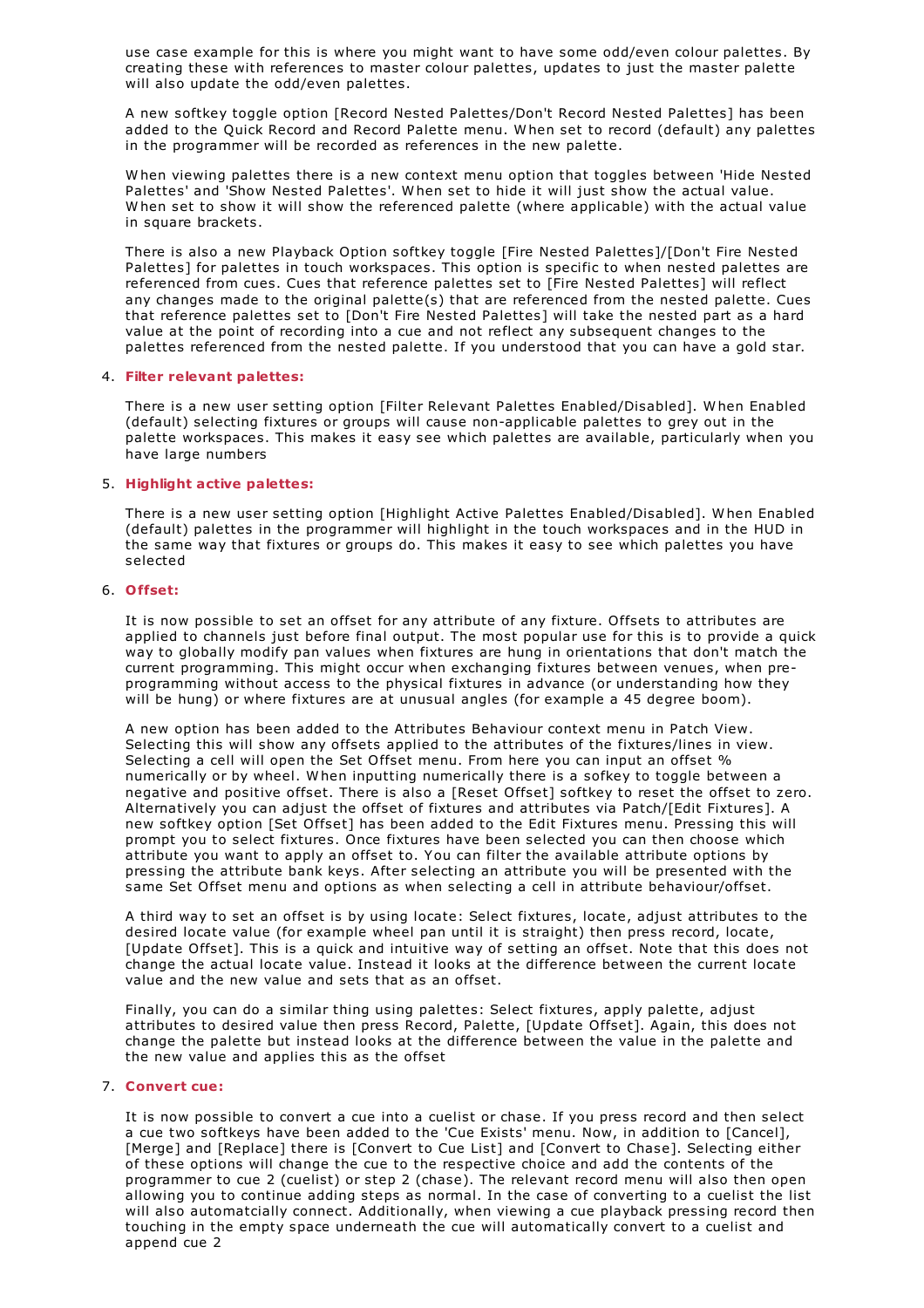## 8. **Record mask:**

You can now set a mask when recording cues in the same way you can for palettes. In the record cue, cuelist and chase menus there is a new [Set Mask] softkey. This will indicate the current mask. Pressing the [Set Mask] softkey will open a menu where you can toggle attribute groups between exclude and include, either using the relevant softkeys or by pressing the physical attribute bank keys. As with other mask menus you can toggle between include and exclude all using the Options key. At the top of the set mask menus there is an extra [Clear Record Mask Enabled/Disabled] softkey toggle option. W hen set to Enabled the mask will reset to include all next time you record a cue, cuelist or chase. W hen set to Disabled it will remember the last mask set. It is also possible to toggle this option from the User Settings menu. Note that when recording cues it is possible to set the mask directly from the record cue menu using the attribute bank keys without having to enter the set mask menu

### 9. **Cue list/chase range record:**

It is now possible to merge or replace a range of cues in a cuelist or chase. This can be achieved either by selecting cues in the playback view or via syntax. After pressing RECORD you can select a cue or range of cues in playback view by touching (and dragging for range) anywhere over the required cues. This will open the 'Cue Exists' menu with softkey options to [Cancel], [Merge] or [Replace]. Select the required option or press <enter> on the keypad to merge. (Note that you can also append cues directly into the playback view by pressing Record then touching the empty space underneath the last cue). Alternatively you can use syntax by connecting a chase or cuelist and pressing Rec Step. This will open the Record Step menu where you can input cues to record numerically. To select a range of cues use the syntax <n> THRU <m>. To select non-contiguous cues use <n> AND <m>. Combinations can also be used, for example <n> THRU <m> AND <x>. The syntax will appear in the prompt display in the format 'RECORD CUE <n> THRU <m> AND <x>. The selected cues will highlight in red in playback view if open. W hen you have completed your selection pressing <enter> on the keypad will open the 'Cue Exists' menu where you can choose to [Cancel], [Merge] or [Replace]. Pressing <enter> on the keypad will merge

# 10. **Rec Step tracking mode:**

A new [Tracking] sub-menu softkey option has been added to the Record Step menu. This makes it possible to set the tracking mode of a cue at the time of recording. This includes range record merge providing a way to quickly change the tracking mode of a number of cues simultaneously via syntax

### 11. **Global release:**

A new menu [Global Release Mask] has been added to the release menu along with an associated new softkey toggle [Mask Source Global/Local] in the Playback Release Mask sub- menu that appears when selecting the mask button in Playback Options. By default the playback mask source is set to global and the global release mask is set to exclude everything. Attributes set to include in the global release mask will therefore apply to all playbacks unless an individual playback's source is set to local, in which case it will obey the local mask. This provides an easy way to set release masks that apply to everything, or nearly everything, should you wish. Local release masks are remembered even after changing a playback mask source to global allowing you to toggle the local release mask on or off without having to reset the local mask each time.

## 12. **Playback release time:**

It is now possible to set individual release times per playback. There is a new softkey option [Release Time] in the Playback Options menu. Entering a time here will set the release time for the playback. W hen set to 'Global' it will use the master release time set in the release menu. It is also possible to enter a playback release time in the Edit Programmer Cue Times menu, providing a way to set a playback release time prior to recording

### 13. **Release between cues:**

A new softkey toggle [Cue Release On/Off] has been added to playback options for Chases and Cue Lists to enable releasing between cues. The main purpose of this is to be able to have a chase or cuelist that can overlay over any existing cue or palette. For example, if you have chase where every other step sets colour to white and the inbetween steps are blank, turning on this option will mean the fixture will return to the colour from another cue or palette during the blank steps, providing a white 'bump' effect with a variable background colour. Chases will also obey the timing and xfade meaning it is easy to have releasing steps that fade in and out or snap and match the timing of the recorded steps, along with the ability to change this live.

### 14. **Release all masters:**

A softkey option to [Release All Masters] has been added to the release menu. This is particularly useful in an emergency when it might not be obvious where something is being controlled by a master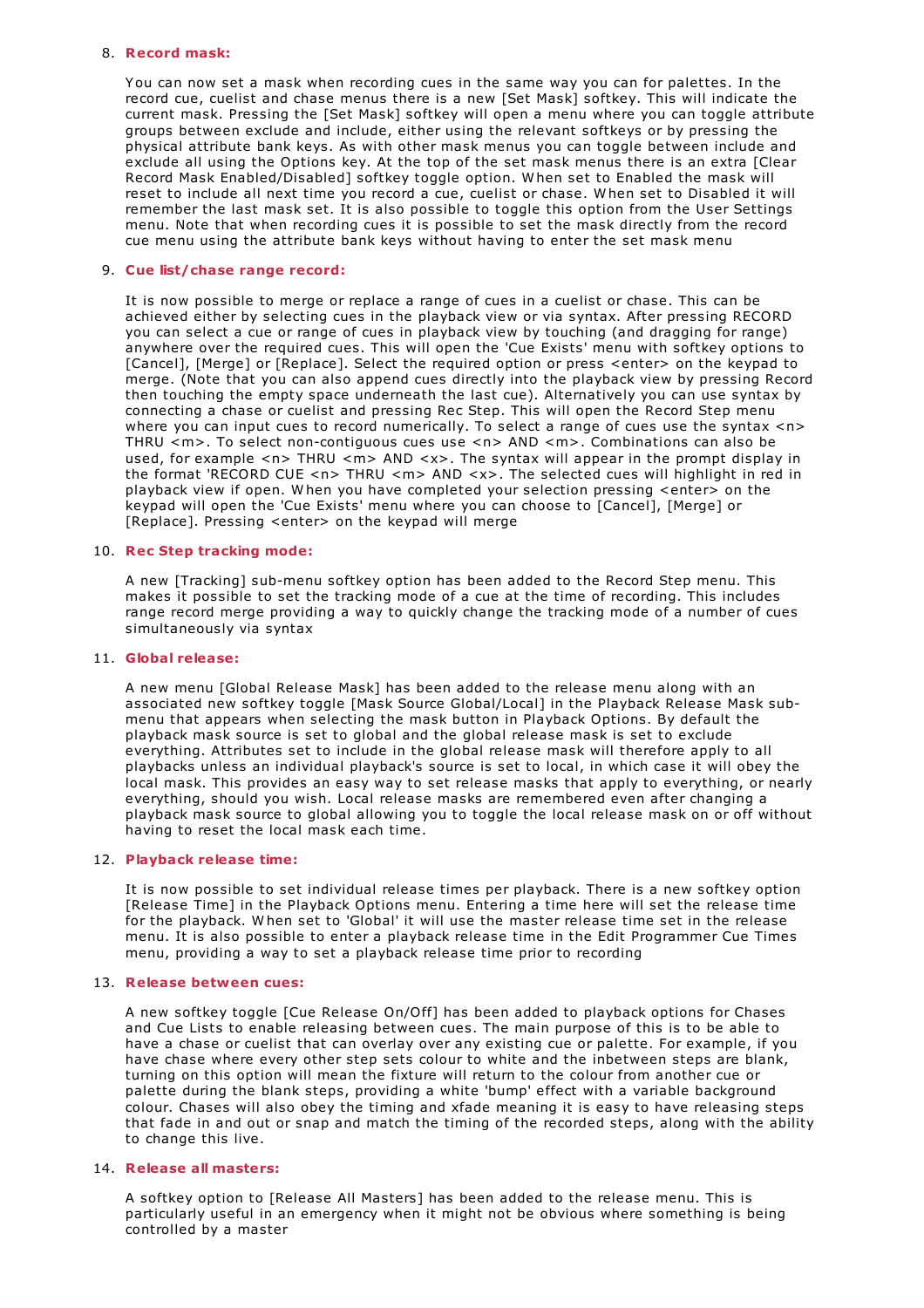## 15. **Unassign handles:**

W hen deleting a handle there is now an additional softkey option to unassign rather than permanently delete. To accompany this there is also a new user setting to determine the default action for double-tapping a handle when deleting. W hen an item is unassigned it will remain available in the show library

## 16. **Scale master range:**

Scale masters now have variable scales. This makes it possible to increase an intensity beyond its recorded level. The scale is toggled using softkeys in the Playback Options for the scale master. Options are 100%, 200%, 400%, 600% and 1000%

## 17. **Group master handle lock:**

Handle paging has been added to Playback Options for groups. Options are [Locked], [Transparent Lock] and [Unlocked]. W hen handles are locked they are available across all pages. This is particularly useful for masters where you may need to ensure they are always accessible

## 18. **Range select groups:**

It is now possible to marquee select a range of groups in touch workspaces. By drag-selecting across more than one group, all fixtures contained in the included groups will be selected

## 19. **Live CITP thumbnails:**

A new tab has been added to the virtual keyboard. W hen selected this displays thumbnails from devices supporting the live CITP function which you can then apply as a picture legend. This is a neat function for providing quick visual legends. At the time of writing only Capture is supported. For example you might create a fanned position look with your moving heads while visualising in Capture. You could then take this visualisation image and apply it directly to a cue or palette legend giving you a legend with a rendition of how it might look.

## 20. **Copy/move pixel mapper effect layers, elements and animations:**

You can now copy or move layers, elements and animations in the Effect Editor. To do this press copy or move, then select a layer, element or animation followed by a destination

## 21. **Reorder pixel mapper effect layers:**

You can now change the order of layers in a pixel map effect. In the Effect Editor workspace select the layer you want to move followed by the up/down arrow buttons to adjust the order

## 22. **Delete effect:**

It is now possible to delete effects in cues from the Pixel Mapper Effect View workspace. W hile viewing an effect (View Playback/[View pixel effect]) press Delete, followed by the effect you wish to remove. Press the [Confirm] softkey to complete

## 23. **Go key profile option for cues:**

A new option called 'Go' has been added to key profiles for cues. The purpose of this is to provide a way to fire cues with timing from a single button without having to either hold (ie. flash/swop) or deselect (latch). Pressing a key on a cue set to go will fire the cue and complete its timing. It can be fired again without releasing

## 24. **Select key profile option for grey fixture button:**

'Select' has been added to the key profile options for grey fixture keys

## 25. **Static playbacks and executors workspace:**

A new workspace called 'Static Playbacks' has been added. This provides a way to view the contents of the 10 preset handles on the Tiger Touch and up to 20 executor buttons (depending on console). The current page is displayed as a watermark. You can record directly by touching handles in the workspace, along with being able to copy, move and legend etc.

### 26. **Handle selection on mobile wing workspace:**

You can now touch in the mobile wing workspace to perform actions on handles. This includes things like fire cue, record, copy, move, set legend etc.

## 27. **Quick assign:**

A new context menu option has been added to the Show Library workspace. W hen selected this provides a fast way of moving unassigned items in the current show to handles. After selecting Quick Assign, selecting one or more unassigned items in the current show will automatically move them to the next available slot in their default handle locations. Select the [Exit] softkey when you are finished with quick assign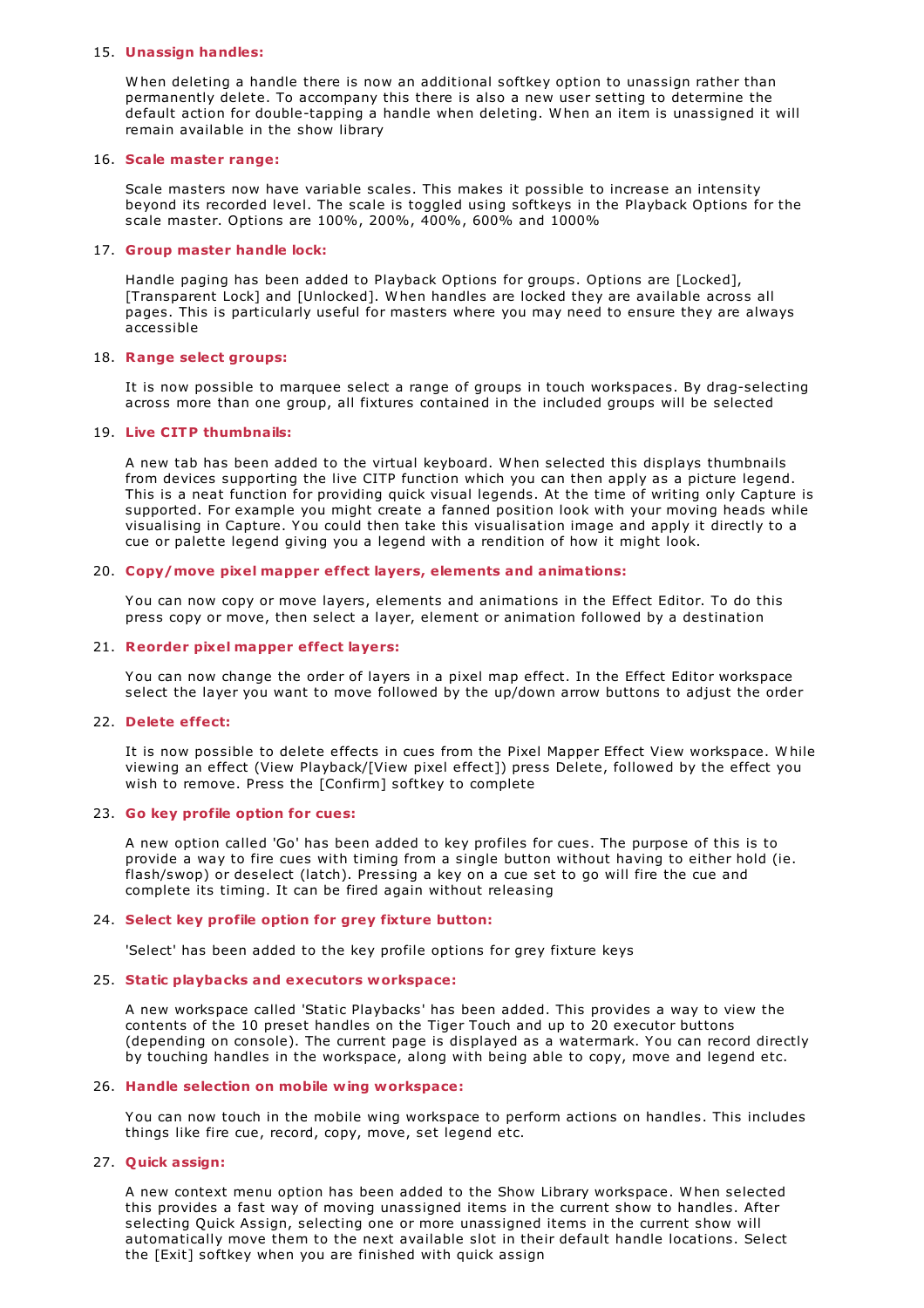## 28. **Quick import:**

W hen selecting items to import in the Show Library a new [Quick Import] softkey will appear. Selecting this will automatically move the selected item(s) to their default handle locations

## 29. **DHCP in network adapter settings:**

DHCP is now available in network adapter settings. This provides a quick way to get a valid IP address when connected to devices that have DHCP enabled. Enable this using the [DHCP] softkey in the Network Interface Settings menu and then select [Save Settings]

## 30. **Multiple sACN broadcast assignment:**

After initially selecting a sACN broadcast node you can now keep adding sACN broadcast outputs to lines sequentially without having to keep selecting nodes every time

## 31. **sACN merge priority:**

A new property has been added to the Streaming ACN Dmx Module Properties to allow setting of an ACN stream priority value for DMX merge

## 32. **sACN network adapter softkey:**

It is now possible to select network adapters using softkeys when editing Streaming ACN Settings

## 33. **Timecode disabled toggle:**

Timecode can now be toggled between disabled (default) and enabled via a new softkey in the Timecode Edit And Offset menu. This makes it easier to see which cues have timecode set along with the ability to toggle a cue in and out of timecode

# 34. **Timecode framerate:**

A new softkey toggle has been added to the Timecode Edit And Offset menu to define the framerate. This ensures the timecode is always a valid value, particularly when using the add/subtract offset function. There are six options available - 24 Fps, 25 Fps, 29.97 Fps, 40 Fps, 44 Fps and 100 Fps. If a timecode is input or already set that does not fit into the framerate set it will automatically adjust to suit

## 35. **Highlight Sapphire Touch faders:**

W hen you touch a fader on a Sapphire Touch it will now highlight the associated playback in the display

### 36. **Time button LED:**

W here consoles have an LED in the Time key it will now illuminate whenever you are in the cue times menu

## 37. **Record palette:**

It is now possible to use the record function key to record palettes in the touch workspaces

### 38. **Show remote cues in active playbacks:**

Cues fired from the remote will now appear in the Active Playbacks workspace

### 39. **Trigger level matching:**

A new softkey toggle [Level Match =  $On/Off$ ] has been added to the select target menu when adding triggers. W hen set to On you must match the external controller level to the current playback level before taking control. This works in much the same way as level matching on a local fader. Default is Off

# **Improvements**

## 1. **Picture legends on group masters:**

You can now set picture legends for group masters

## 2. **Master legends:**

You can now set legends for masters

### 3. **IPCGBES in palette import:**

The IPCGBES contents of palettes are now indicated in the show library import handle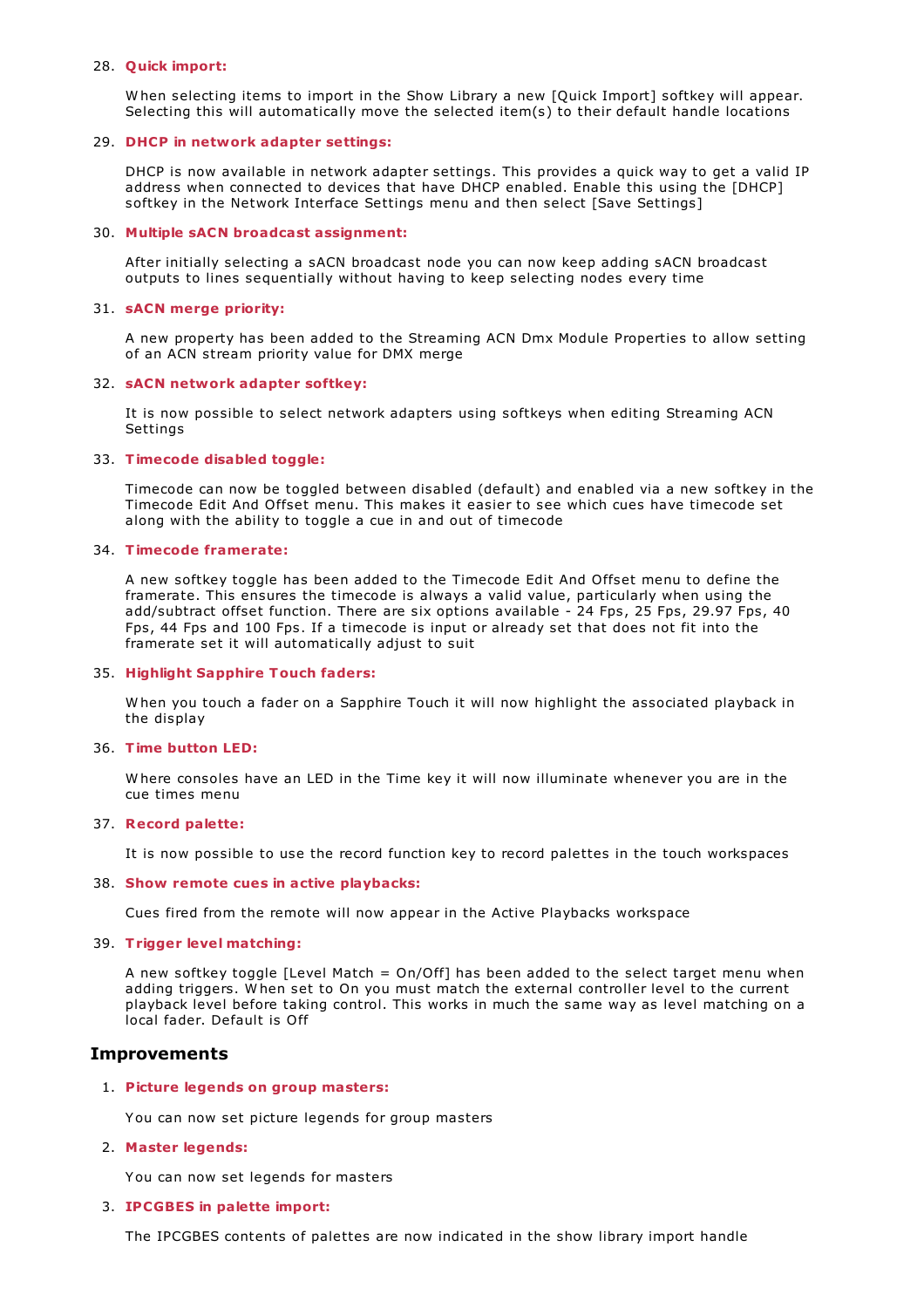## 4. **Shapes can now have multiple pattern definitions:**

Previously shapes with multiple controls could only operate on one pattern. This has been changed so each control within a shape can have its own pattern. Note that while this provides the capability, there are no shapes in the library at the time of writing that take advantage of this

# 5. **Toggling blind:**

In rare situations entering and exiting blind could take a long time and/or cause performance issues. Changes have been made to speed this up

# 6. **Exchange mapping - [Confirm] softkey after apply, cancel and reset:**

The apply, cancel and reset functions in exchange mapping now have an additional [Confirm] softkey to complete the operation

# 7. **Warning when attempting to assign master to occupied handle:**

If you attempt to move or assign a master to an occupied handle the software will now prompt to warn you of this terrible mistake

# 8. **Record/cue<n> input delay:**

Previously when using the syntax record/cue <n> an inputted cue number would highlight to be overwritten after a few seconds. This could result in entering the wrong number if you were thinking about it for too long. This has been changed so that it never highlights to overwrite and will wait forever

# 9. **Speed up import:**

General improvements have been made to make importing items faster

# 10. **Report formatting:**

General improvements to report formatting and indexing

# 11. **Preset palette options:**

W hen patching fixtures it is now possible to specify if you want preset palettes assigned to workspaces or preset handles

## 12. **Chase release mask in playback options:**

You can now toggle chase release masks using attribute bank keys directly from playback options menu in the same way as cues and cuelists

## 13. **Shape fixture view toggle on/off:**

A softkey option to toggle on/off has been added to shape fixture view when selecting cells

## 14. **Manual crossfade Go:**

It is now possible to 'Go' cues where cuelists have been set to manual crossfade

# **Changes**

## 1. **Cue view toggle all links:**

W hen changing the link status of all the cues in a cuelist to 'Link After Previous' or 'Link W ith Previous' the last cue will now set to 'W ait For Go'. This is to prevent a race condition that could occur if all cues were linked in a live playback

## 2. **Quicksave prompt for name:**

If the current show has not been named double-tapping disk will now prompt you to enter one. This prevents a situation where shows might not be 'Quick' saved after starting a new show where no name has been set

# 3. **Delete function from Set Legend menu:**

Previously if you pressed delete after selecting cues in playback view the option to delete cues would not work properly because it was originally in the set legend menu. This has been changed so that you must now make your selection after pressing delete

## 4. **Sort fixture report by user number:**

Fixture reports are now sorted by user number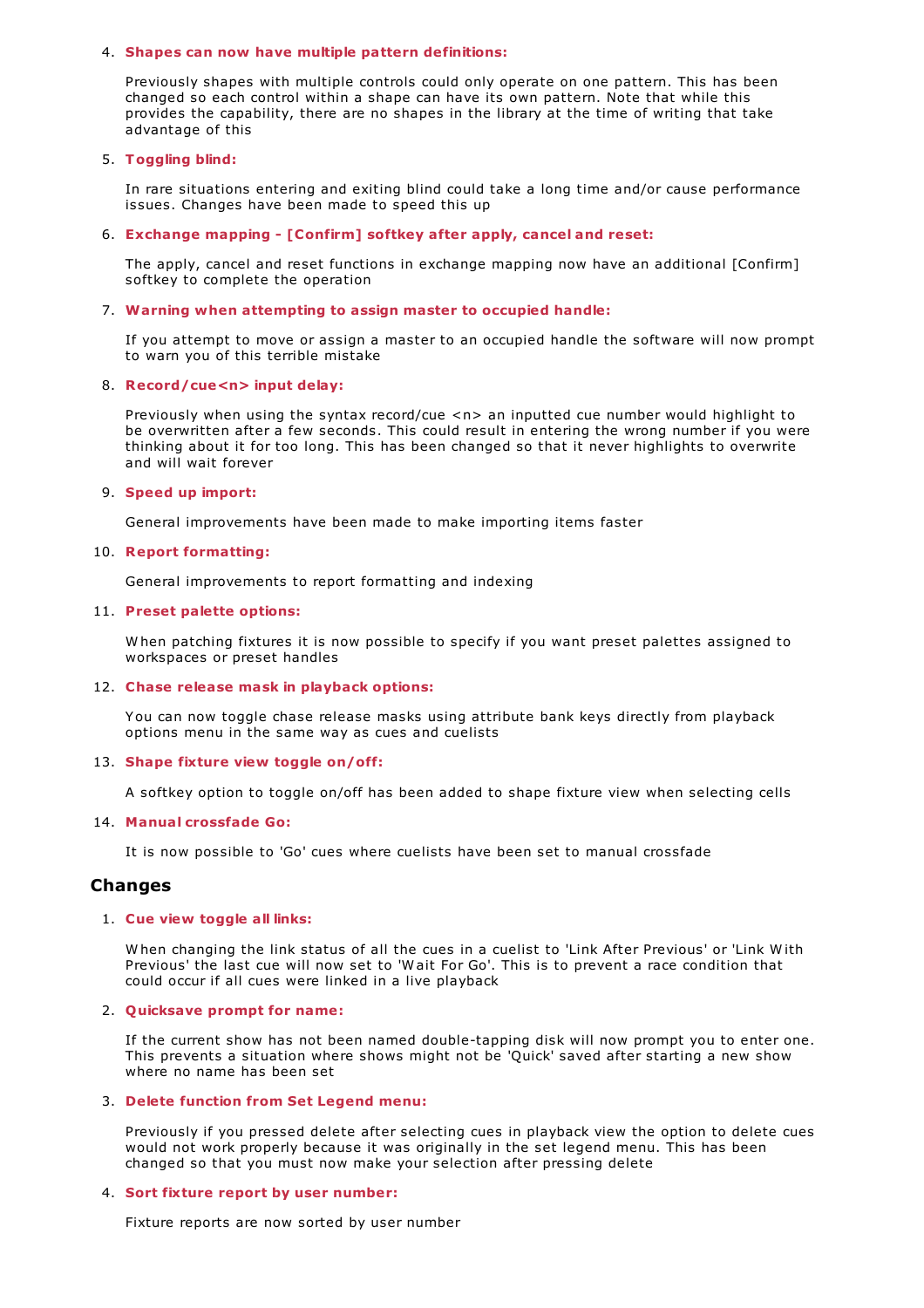# **Bugs Fixed**

# 1. **FX palettes empty on load show:**

Fixed issue where shapes in palettes were not always saved

## 2. **Palette fade times don't start at zero:**

Fixed an issue where firing palettes with timing would jump slightly before beginning the fade

## 3. **Inverted ranges don't fade from zero:**

Fixed issue where fade across ranges would start from 100% on inverted ranges

## 4. **Preload breaks swop:**

Fixed issue where preloading a playback would prevent swop working on the same playback until it was lifted

## 5. **Effect palettes don't reference:**

Previously cues containing effect palettes would only contain hard values and not the palette reference meaning any changes to the effect palette would not transfer to the cue. Effect palettes now reference in the same way as other types of palette

## 6. **Pre-update palette values persist in cue view:**

Fixed an issue where changes to palettes would not be represented in the cue view of a cue containing associated palette references. Now any updates to palettes are reflected correctly in the cue view

## 7. **Attribute fade and delay times don't work with fader modes other than zero:**

Fixed an issue where attribute fade and delay times didn't work if the playback mode was set to 1,2 or 3

## 8. **Dimmer level match:**

Fixed an issue where intensity levels by wheel could be overridden by preset fader. A preset fader will no longer have any effect until it reaches the level set by wheel at which point it will take over

## 9. **Merging intensity palettes in live cues followed by clear zero's output to stage:**

Fixed issue where updating cues via intensity palettes would result in output to stage going to zero when fixtures were cleared

## 10. **Tracking off values:**

Previously if channels were turned off in cues they would not track through correctly when replayed out of sequence. This has been resolved

## 11. **Shape palettes apply to all fixtures in programmer:**

Fixed an issue where shape palettes would apply to all fixtures currently in the programmer, not just those selected

## 12. **Editing linked chases or cuelists in unfold can break the link:**

Previously if you had linked copies of a chase or cuelist and made edits via unfold, the edits would not propogate to the linked copies. This has been fixed

## 13. **Fixtures removed from shapes still appear in shape fixture view:**

Previously fixtures turned OFF would still appear in shape fixture view. All parameters now correctly show as OFF

## 14. **Exchanges wrong fixtures from patch view:**

Fixed an issue where it was possible for the wrong fixtures to be exchanged when selected from patch view

### 15. **View palette empty after exchange:**

Fixed an issue where palette view would be empty after exchanging associated fixtures

## 16. **Reassigning masters via system menu resets level:**

Previously if you tried to move the handle of a master by reassigning via the system menu the level would be reset. This has now been fixed so the current level of the master is retained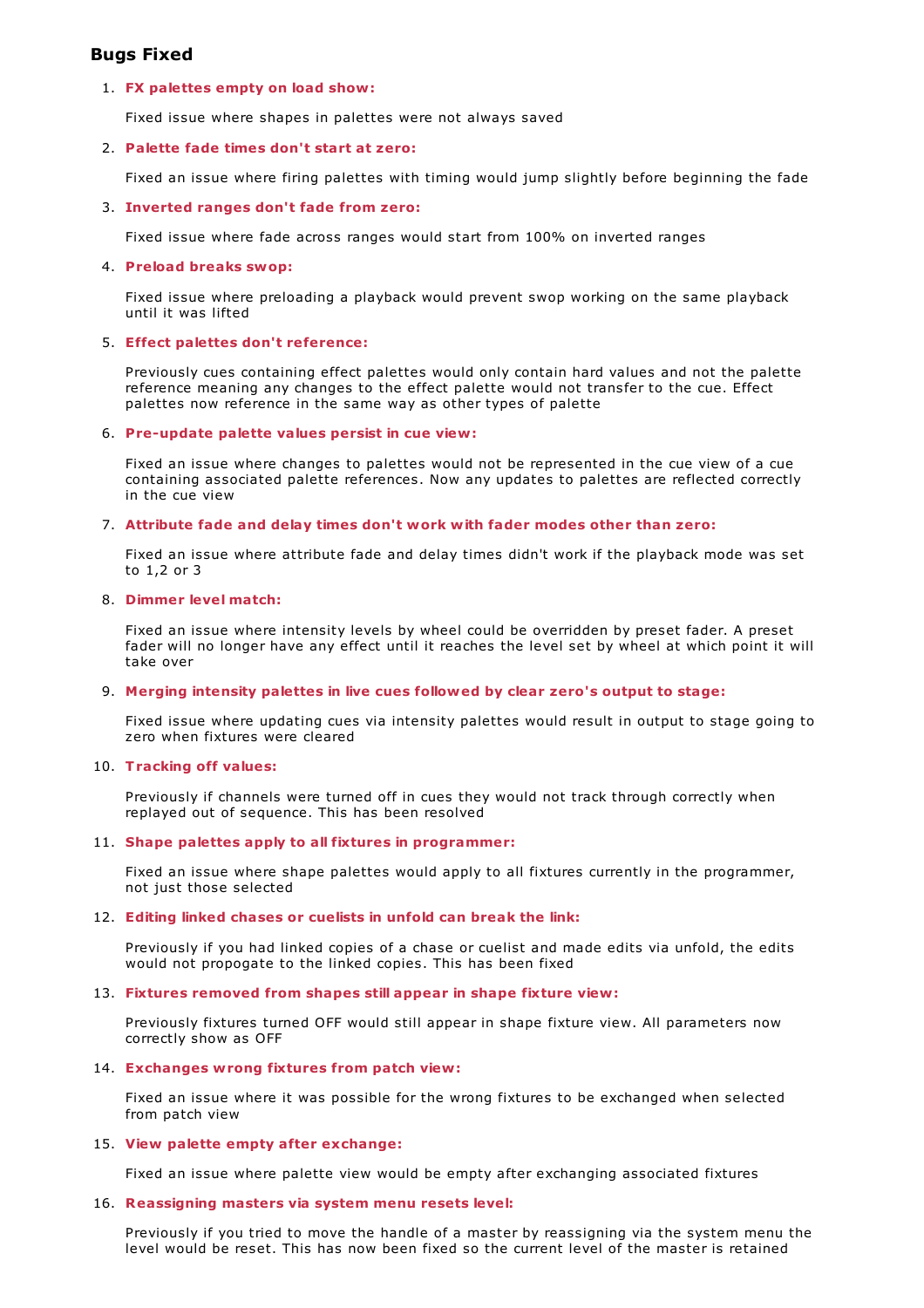regardless of how it is reassigned

### 17. **Chase direction LED's:**

Previously if you changed the chase direction via [Playback Options] the chase control LED's would not synchronise. This has been resolved

### 18. **No SMPTE tab in timecode workspace:**

Previously SMPTE was only selectable as a source from the timecode menu softkeys. A SMPTE tab has now been added to the timecode workspace

#### 19. **Shape channels in cue view:**

It is now possible to see channels in cue view used for shapes even if the channel itself has no information. This means you can now see shapes applied to channels when selecting the shapes context filter

## 20. **Titan PC Suite not starting on some computers:**

In certain situations Titan PC suite would fail to start. This has been fixed

### 21. **Can't select parked line in patch view:**

Sometimes it was not possible to select the parked line in patch view until you selected another line filter. This has been fixed

### 22. **Pending and multiple dimmer repatch:**

Previously if you attempted to repatch a pending dimmer or a dimmer on a handle with multiple dimmers, all fixtures on the handle would be repatched to the new address. Now only the selected dimmer repatches

# 23. **Numeric selection of unfolded handles highlights as in programmer:**

Previously when selecting unfolded fixtures numerically the fixtures would highlight as in programmer. They now highlight correctly as in editor

### 24. **Next/ Prev selection on unfolded numeric range:**

Previously you could not use next/prev to cycle through numerically selected sub-fixtures. This has been fixed

### 25. **Shift+exit not working from key profile menu:**

Fixed the master exit function from key profile sub-menu's

### 26. **Remote attributes show as in programmer on console:**

Fixed issue where attributes changed on the remote would appear as in programmer on the console

### 27. **Range select legend in patch view replaces with fixture name:**

Fixed an issue where range selecting legends in patch view would replace the legend with the fixture name

## 28. **<n> thru syntax:**

Previously if you tried to use the syntax <n> thru it would only select <n>. This has now been fixed so that it selects all fixtures of the same type after <n>

#### 29. **Thru auto correct syntax:**

Previously the console would try to autocorrect the syntax  $\langle n \rangle$ .thru to  $\langle n \rangle$  thru which could result in the wrong fixture selection. This has been resolved

### 30. **Palette legend does not update in palette view:**

Previously if you tried to edit the legend of a palette in view it would not update in the palette view. Now changing legend updates live in palette view title bar

### 31. **Cue view not updating when viewing different playback:**

Fixed an issue where the cue view remained open on a previous playback after viewing a new playback

### 32. **Automatic IP address conflict on multiple adapters:**

Fixed a rare situation where the automatic IP's starting 10.\* or 2.\* could be the same for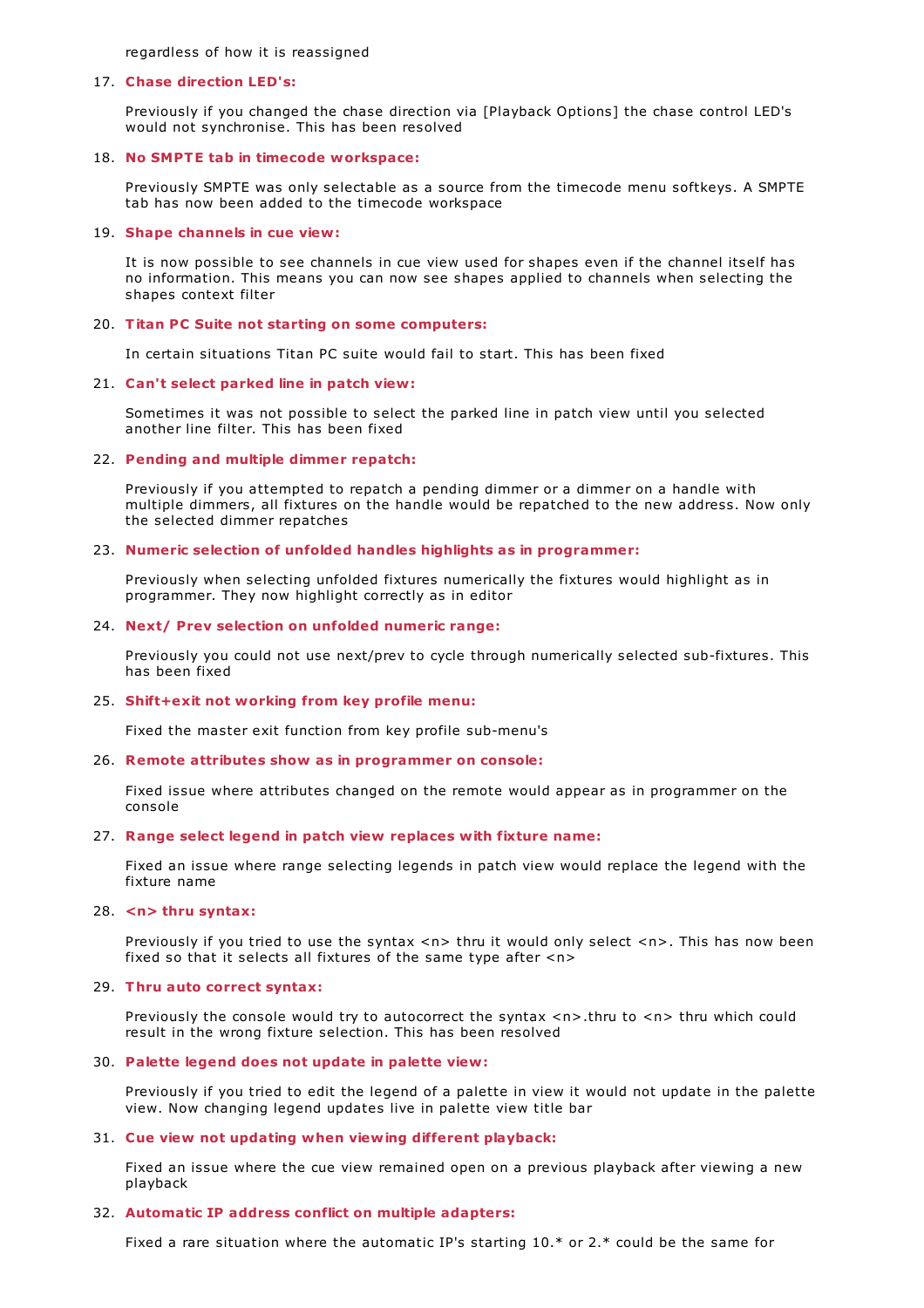multiple adapters causing the adapter to switch back to a private range address (169.254.\*.\*)

## 33. **Incorrect error when patching over dimmers:**

Fixed an issue where attempting to patch a quantity of dimmers overlapping handles already containing dimmers would result in an error claiming the address was in use. The erroneous message will no longer appear and the dimmers will patch on top of existing dimmers as expected

### 34. **[@][@] not taking intensities to full following locate:**

Fixed an issue where @@ wouldn't take intensities to full for a numeric group immediately after locating a different group

### 35. **RDM quick patch assigns all fixtures to universe 1:**

Fixed the RDM quick patch function ignoring the actual line connected and instead patching everything to line 1

### 36. **Show library grid view headers:**

Previously if you selected grid view in show library it would show dummy headers as rows. These no longer appear

## 37. **Copying cue list causes cues to refire:**

Previously when cuelists were copied the copy would not update tracking information correctly which could sometimes cause unexpected results when firing cues. This has been resolved.

#### 38. **Titan Health Check not appearing on external display from cold boot:**

Previously it was possible that Titan Health Check would not move to the external display on a Pearl Expert without wing when starting the console. This has been fixed

### 39. **Cannot apply edited personality for factory edits:**

Previously it was not possible to apply edits made to factory personalities when using the edit personality function. This has been resolved

### 40. **Manual crossfade connected view:**

Previously, if a cuelist was set to manual crossfade, the connected wheel view would not update correctly when advancing through cues by fader. This has been resolved

#### 41. **Times in programmer breaks palette record mode:**

Fixed issue where times in programmer would cause palettes to always record by channel

### 42. **Numeric entry cursor jump:**

Previously when entering values numerically it was possible to enter very large numbers eventually resulting the cursor jumping to the wrong position. A limit has been placed on the number of characters to prevent this happening

### 43. **Bunch up not working:**

Previously the copy and move functions would ignore the option to bunch up and always retain layout. Bunch up now works correctly

### 44. **Set lists do not remember order:**

Previously if you created multiple set lists, their order would be changed after save/load. This has been fixed so that the order is maintained

#### 45. **Preset palette view only shows information for first fixture type:**

Previously if you patched more than one type of fixture with the preset palettes option enabled and viewed the resulting palette only the first fixture type patched would contain values. This has been resolved

## 46. **Fixture selection from show library limited to current page:**

Fixed an issue where selecting fixtures in the show library would select the associated handle in the current fixture page selected, rather than the actual fixture

## 47. **Set list active page on show load:**

Fixed an issue where the current page wouldn't highlight an associated track in the set list workspace on show load when pages are in set list mode and the set list workspace is already open